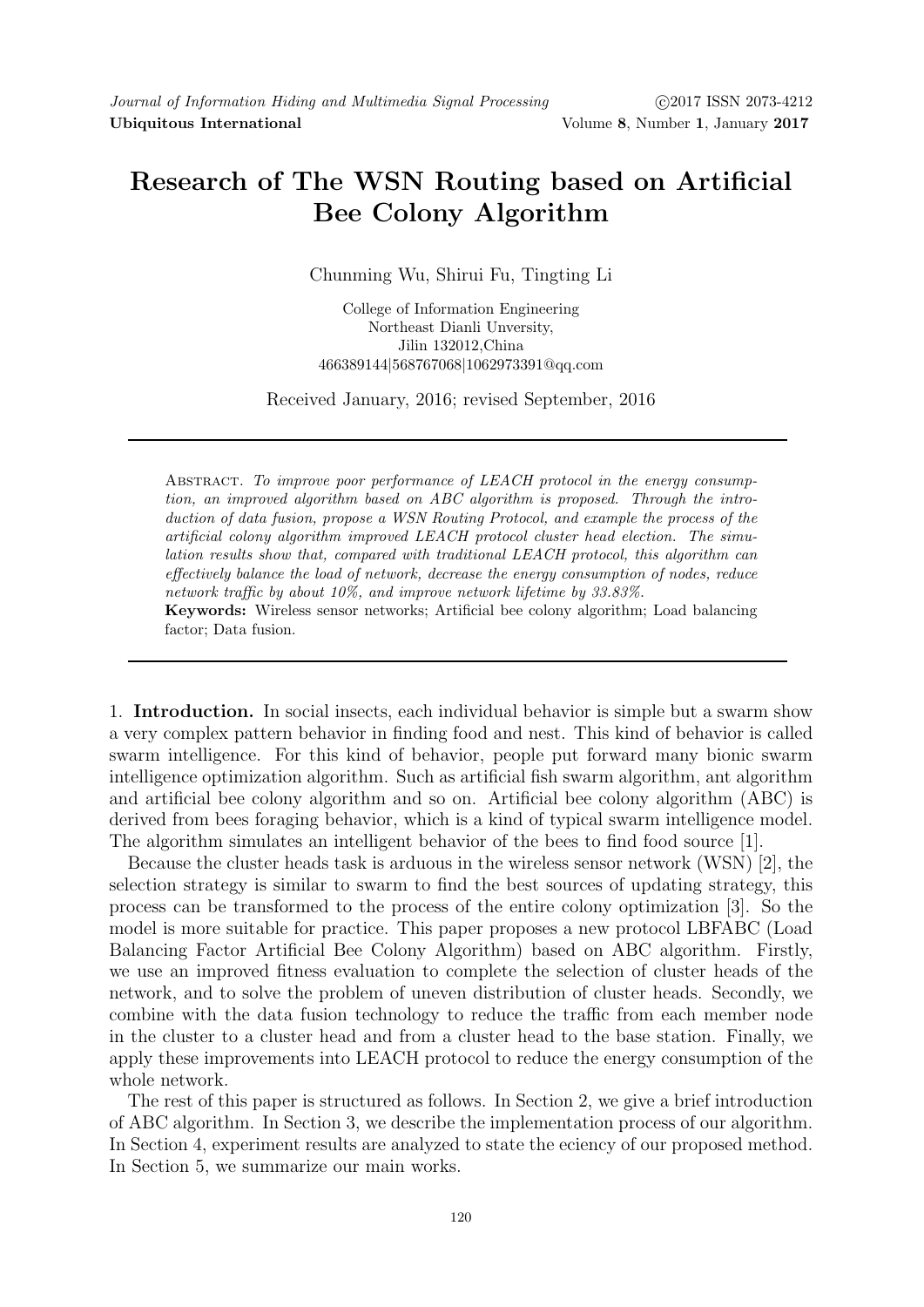2. Artificial Bee Colony Algorithm. ABC algorithm is put forward as a kind of bionic swarm intelligence optimization algorithm by D.Karaboga in 2005. It is applied in the non-numerical calculation optimization problem successfully at first [4]. The algorithm has simple operation, strong robustness, strong search ability, etc. By dividing the bees into employed bees, onlookers and scouts these three kinds of elements, to imitate the real bee behavior. The position of a food source represents a possible solution to the optimization problem and the nectar amount of a food source corresponds to the quality (fitness) of the associated solution [5].

Firstly, the population initializes. Generate SN group of random solutions, SN is the number of employed bees. Each solution  $X_i$  is a D dimensional vector. Then, every employed bee determines a new candidate solution by (1), and computes the quality of it. The employed bee chooses the new solution, if it is better. Otherwise, it keeps the previous solution.

$$
v_{ij} = \chi_{ij} + \theta_{ij}(\chi_{ij} - \chi_{kj})
$$
\n(1)

where j is a randomly selected parameter for candidate solution  $v_i$ , current solution  $x_i$ , a neighbor solution  $x_k$ , and  $\theta_i$  is a random number between  $[-1, 1]$ .

Secondly, onlookers choose a better quality nectar solution at a higher probability by setting the "fitness" mechanism. At the same time, the scout comes out when a solution cannot be improved further within a limit parameter. In that position, a new solution is randomly generated by the scout, given in  $(2)$ , where  $x_i$  is a solution that will be abandoned,  $j \in \{1,2,...,D\}$ , D is the dimension of the solution vector.

$$
\chi_i^j = \chi_{\min}^j + rand(0, 1)(\chi_{\max}^j - \chi_{\min}^j)
$$
\n(2)

By the cycle of employed bees and onlookers, improve nectar sources location information step by step. The whole process executes repeatedly, and records the optimal solution of every step, until meets the stop condition, then stops the execution [6].

3. WSN Cluster Routing Strategy Using ABC Algorithm. The strategy is applied to a wireless sensor network model consist multiple stable sensor nodes and a base station. In WSN, energy is the important index of network. The first part of the network energy consumption is data transmission, and another part is the process of data processing. On the data transmission, energy consumption is mainly decided by the communication distance. On the data processing, data fusion is a key technology [7]. Energy constraints are deduced by the distance between the nodes. We change the original cluster head election method based on ABC algorithm and Combine with the data fusion technology to improve the traditional LEACH protocol.

3.1. The energy consumption model of LEACH protocol. The majority part of WSN energy consumption is the process of data transmission, data transmission is necessarily involved in the network routing protocols. LEACH is one of the popular protocols in the hierarchical routing protocol of WSN. Use wireless energy consumption model that is put forward in the literature [8] to calculate the nodes energy consumption in the network communication, the model is shown in Fig.1.

A candidate cluster head should provide enough energy of receiving messages  $(E_{RX})$ from the nodes in the cluster and retransmitting the message  $(E_{TX})$  to the base. Where energy consumptions of  $E_{TX}$  and  $E_{RX}$  are modeled as in [3].  $E_{elec}$  represents the circuit energy dissipations of sending or receiving k bits data;  $\varepsilon$  is the magnification of amplifier amplification; The value of  $\beta$  is associated with distance d (Friss free space model  $\beta = 2$ ).

The energy consumption of nodes sending and receiving  $k$  bits data:

$$
E_{Tx}(k,d) = E_{elec} \cdot k + \varepsilon \cdot k \cdot d^2 \tag{3}
$$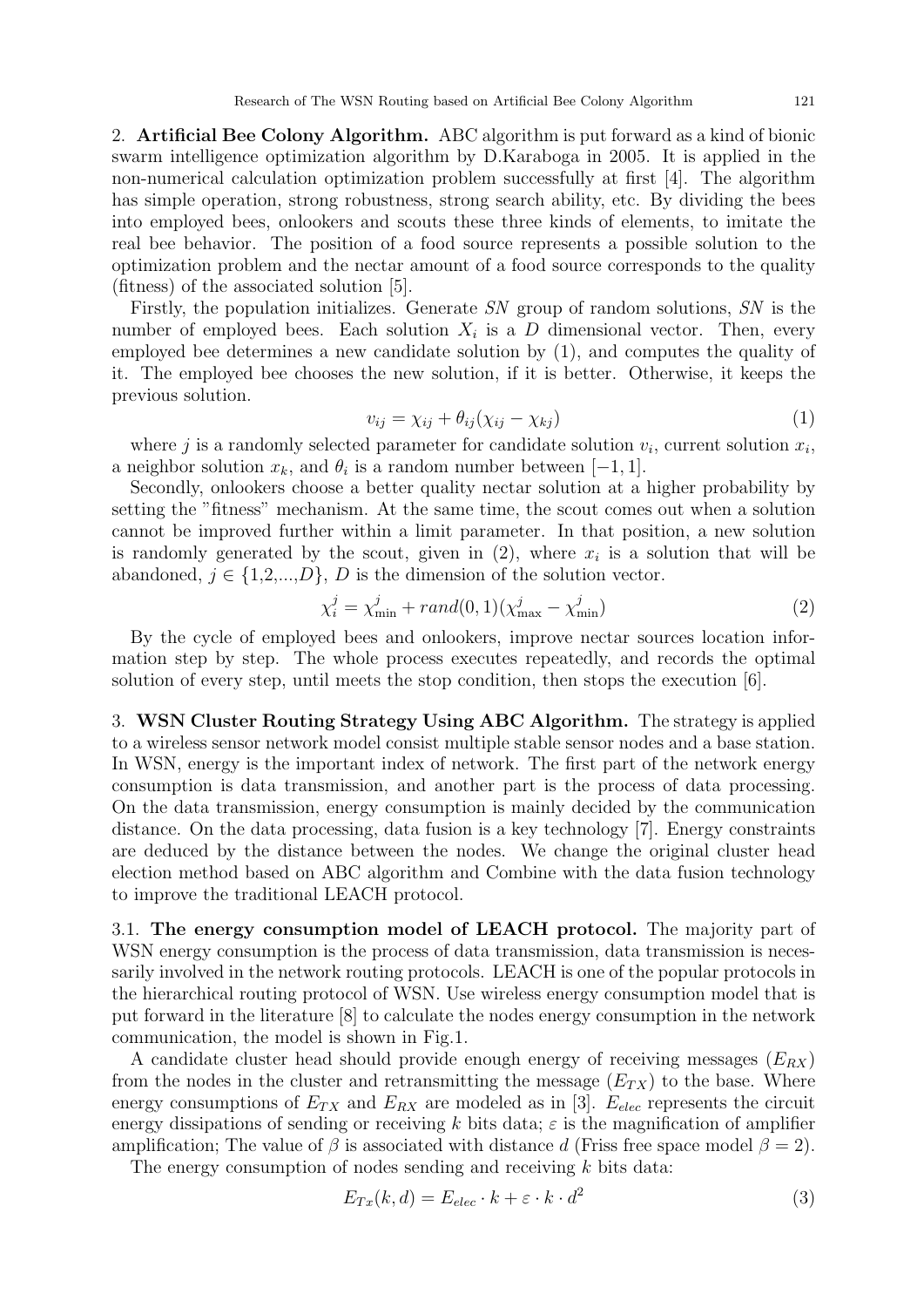

Figure 1. Energy consumption mode of LEACH protocol

$$
E_{Rx}(k) = E_{elec} \cdot k \tag{4}
$$

In the model, every node has the ability of data fusion, the energy consumption of fusing 1 bit data is  $E_{DA}$ .

The Friss free space equation shows that as a result of the limitation of its parameters, only when the receiving signal intensity  $P_r$  is greater than or equal to the receiving sensitivity  $S$ , the data can be successfully received,

$$
P_s \ge \frac{S(4\pi)^2 L_0}{G_s G_r \lambda^2} d^2 \tag{5}
$$

where  $P_s$  respectively mean transmitted power;  $G_r$  and  $G_s$  respectively mean receiver gain and transmitting gain;  $\lambda$  represents working wavelength; d represents the communication distance between nodes;  $L<sub>o</sub>$  is related to the system packet loss rate.

For a cluster that contains  $n$  member nodes within the cluster, set the distance from cluster head node to the base station is l, and cluster head node to node i is  $d_i$ , so the cluster energy consumption in  $t$  time can be expressed as:

$$
E \ge \frac{S(4\pi)^2 L_0}{G_s G_r \lambda^2} t \cdot (\sum_i^n d_i^2 + l^2)
$$
\n(6)

3.2. Improve LEACH protocol cluster head election process based on ABC. From the analysis above can be achieved the fitness function of the ABC algorithm applied to LEACH protocol.

$$
fit = \left[\max_{j=1,2,\cdots m} \left(\sum_{i=1}^{n_j} d_{ij}^2 + l_j^2\right)\right]^{-1} \tag{7}
$$

where, j is the number of the cluster heads.  $n_j$  is the number of nodes in cluster j.  $d_{ij}$ is the distance between node i with cluster head j.  $l_j$  is the distance of the cluster head to the base station.

3.2.1. The improvement of energy consumption model. The selection of cluster heads by ABC algorithm can ensure network to reduce energy consumption, however, due to the limited node energy, it cannot guarantee that the node elected as the cluster heads has enough energy to complete the data receiving, transmitting and data fusion [9, 10]. To make sure the cluster heads energy enough, we also need to consider the remaining energy of nodes, to make the probability of the nodes enough remaining energy to be elected as the cluster heads greater. Namely to meet:

$$
Ej = \begin{cases} \alpha E_{Tx}(k,d) \cdot k + n_j \cdot E_{Rx}(k) + (n_j + 1) \cdot E_{DA} \cdot k; & E_{DA} \le (1 - \alpha) E_{TX} \\ E_{Tx}(k,d) \cdot k + n_j \cdot E_{Rx}(k); & E_{DA} > (1 - \alpha) E_{TX} \end{cases} \tag{8}
$$

where  $E_j$  is the remaining energy of candidate cluster heads;  $\alpha$  is data fusion rate;  $\alpha = m/k$  is the number of data after fusion.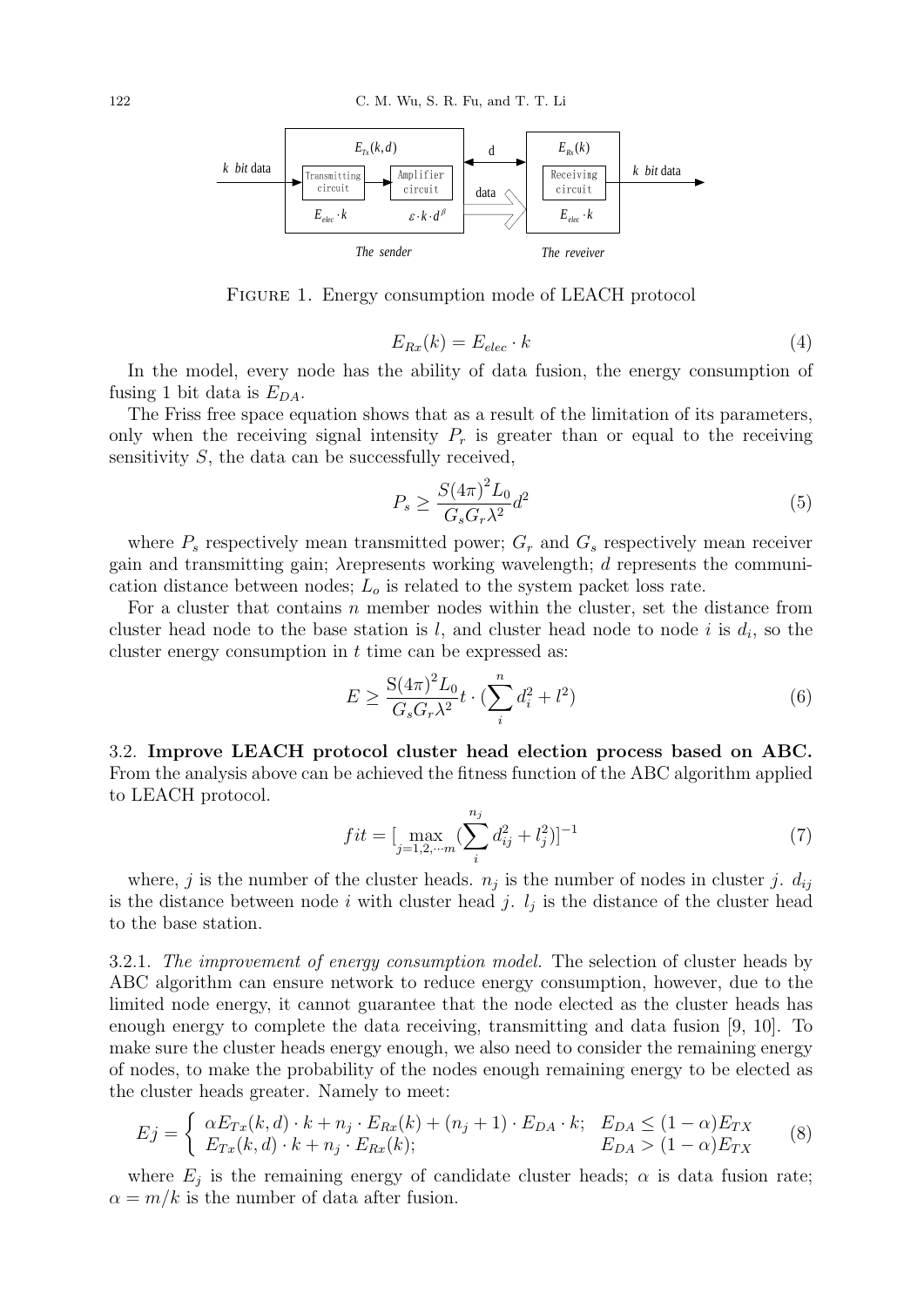It can learn from formula (8), the selection of cluster heads by ABC should guarantee the candidate cluster heads remaining energy not only greater than energy consumption of receiving data and sending data, but also consider whether to use data fusion when send date to the base station. If the remaining energy of candidate cluster heads is less than the given energy value, it cannot be elected as the cluster heads.

3.2.2. The adjustment of onlookers selection way. We found that onlookers use roulette way to choose the appropriate food sources greedily via many simulation experiments, the same as random selection process of cluster heads of LEACH protocol. This selection method cannot guarantee the position distribution uniform of the cluster heads. Easy to occur cluster heads concentrated in particular local area, scattered in particular local area [11]. To make the onlookers uniform distribution avoid the local optimal, the paper introduced LBF (load balancing factor) to adjust the onlookers selection way. LBF is defined as

$$
LBF = \begin{cases} \frac{1}{\sum\limits_{j=1}^{n_c} (n_j - u)}; & \text{otherwise} \\ 1; & n_j = u \end{cases}
$$
 (9)

where  $n_c$  is the number of clusters and  $n_j$  is the number of cluster jmember nodes.  $u =$  $n-n_c$  $\frac{-n_c}{n_c}$  is the average neighbor nodes of every cluster head in the network. *n* is the total number of sensor nodes,  $LBF \in (0,1]$ . Obviously, the greater the  $LBF$  value, the better the network load balancing degree.

As a result, we propose the improved ABC algorithm probability selection formula:

$$
p_i = LBF \cdot \frac{fit_i}{\sum\limits_{i=1}^{SN} fit_i}
$$
\n(10)

where  $\hat{f}t_i$  is the fitness value of the solution i proportional to the nectar amount of the food source in the position  $i$ .

As we can see from the formula above, the onlookers' selection process of source (that is, the cluster heads) by improved probability selection formula not only guarantees the fitness function value, also equalizes the network load balance. Make the probability of nodes selected as the cluster heads bigger.

4. Performance Simulation and Analysis. A radio model is used as specified where radio electronics dissipates Eelec (50nJ/bit) for receiving and transmitting units, and  $E_{DA}(5nJ/bit)$  for the data fusion. The simulation model consists of 100 nodes randomly deployed on an area of  $100x100$  m<sup>2</sup>, and base station placed at the point of X=50 m, Y=150 m.

Use Matlab to simulate, we call the algorithm referred to this paper as LBFABC. We compare the distribution of network nodes, the number of alive node, the data transmission and remaining system energy. The comparing results are as follows.

Fig.2 (a) shows the nodes distribution of LEACH. Fig.2 (b) is the nodes distribution of LBFABC. As can be seen from the figure, due to the cluster head chosen randomly, LEACH is easy to cause a cluster's member nodes very large, a cluster's member nodes very little. The cluster heads election process of LBFABC fully considers the load balancing, illustrate LBFABC can cluster well-distributed, can improve the network load balancing.

Fig.3 shows the alive nodes number contrast figure of LEACH protocol and improved LBFABC algorithm. With the increase of running rounds, it is seen that LBFABC algorithm survival nodes number larger than traditional LEACH. When all nodes in the network are death, LBFABC has run 2931 rounds, but LEACH only has run 2190 rounds.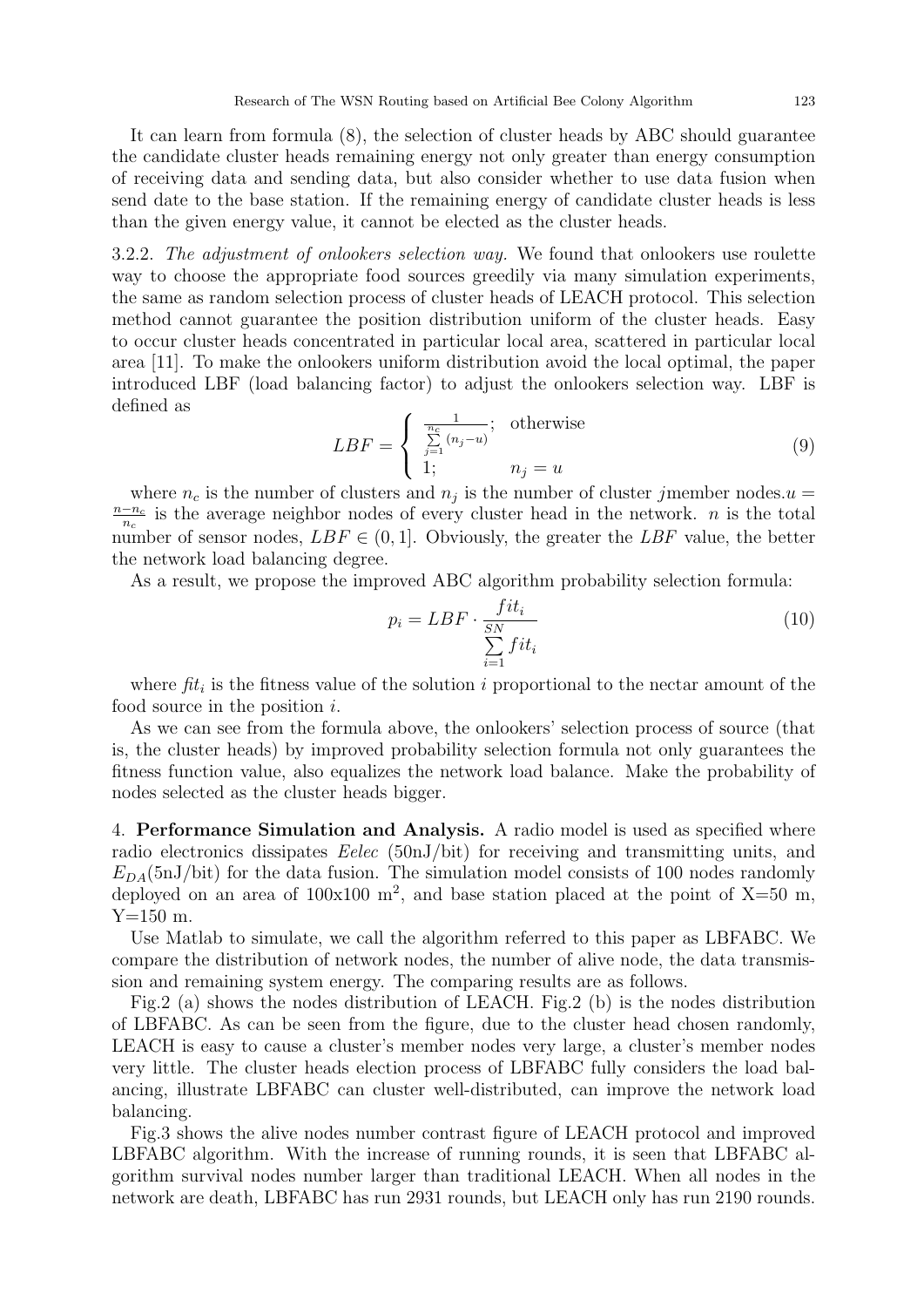

(a) The LEACH protocol before improvement  $\sum_{i=1}^{\infty}$ 



 $\sum_{i=1}^{\infty}$ (b) The LBFABC algorithm after improvement

 Figure 2. Distribution of sensor nodes using LEACH protocol and LB-FABC algorithm



FIGURE 3. Alive nodes of LEACH protocol and LBFABC algorithm

It shows that LBFABC algorithm improves network lifetime over than LEACH protocol by about 33.83%, prolong the network lifetime efficiently.



FIGURE 4. The data transmission of LEACH protocol and LBFABC algorithm

Data fusion is an important technology to handle redundant and unreliable data in WSN. We take sink nodes receiving the number of packets after the construction of routing as the basis of data transmission. The traditional LEACH protocol cannot involve data fusion, the number of packets received by the sink nodes is large, and the nodes energy consumption is large. Taking the model of this article into account,  $E_{DA} \leq (1 - \alpha)E_{TX}$ ,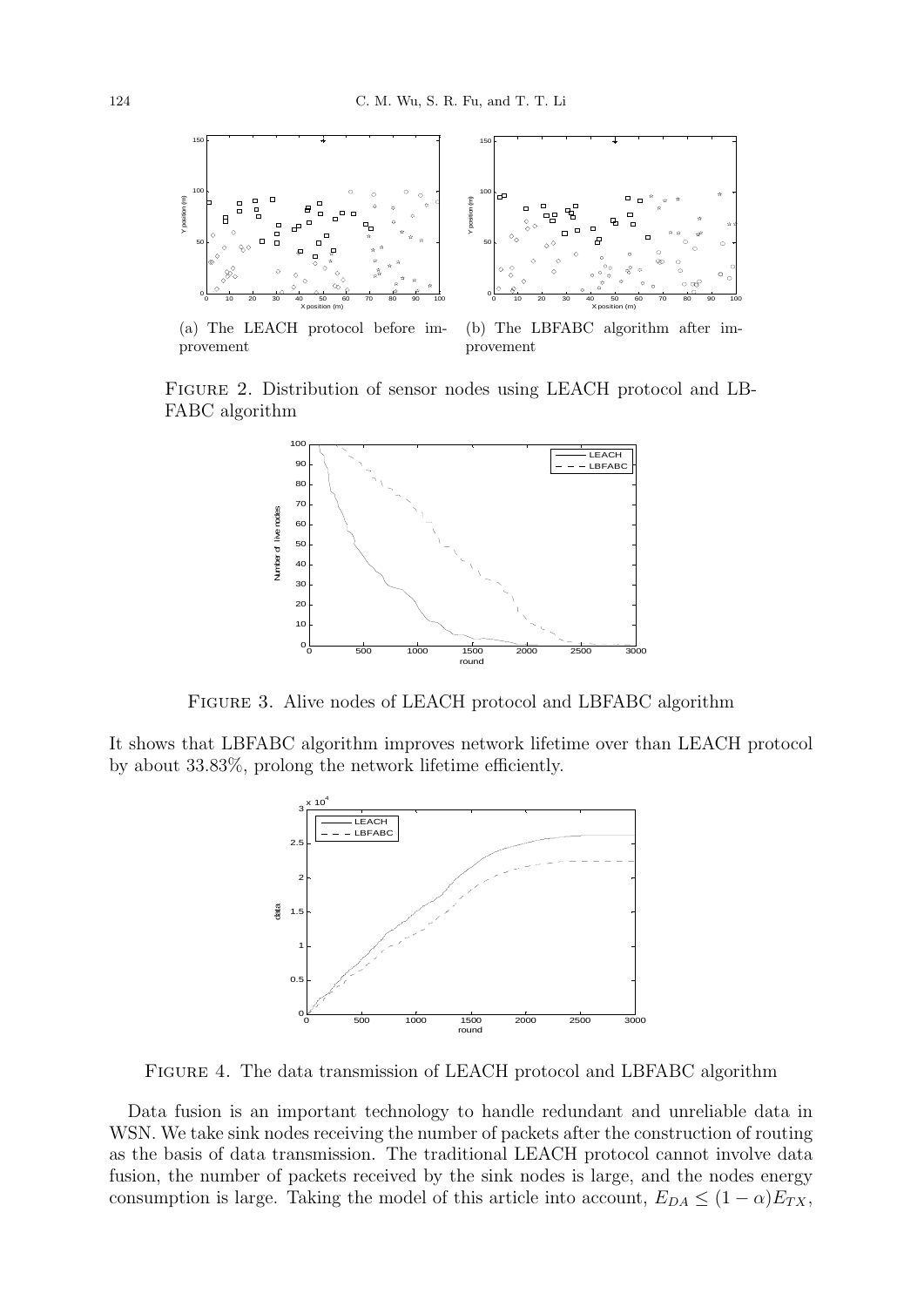it has the need to introduce data fusion. Add the common average data fusion algorithm to reduce the data transmission. Compared with the data transmission before and after data fusion, it is not hard to see from Fig.4, the sink node receives the packets decreased by about 10% by using the improved routing protocol. The decline of network data transmission means that sensor nodes transmit data decrease, which will reduce the energy consumption of nodes, so as to prolong the lifecycle of the network.



Figure 5. The system remaining energy of LEACH protocol and LBFABC algorithm

With the increase of running round, traditional LEACH nodes remaining energy presents a trend of linear decrease, but LBFABC system energy consumption decreased quite gentle, as shown in Fig.5. When the system runs about 2200 rounds, most of the LEACH node energy has run out to death, but LBFABC node remaining energy can insist 800 rounds than LEACH. LEACH is easy to induce low energy node was elected as cluster heads, lead to energy consumption too quickly to go death. To the contrary, we consider the factors such as distance, energy of nodes and data fusion, the node will not appear premature death, thus to lead the entire network paralysis.

5. Conclusion and Future Work. In this paper, we improve the artificial colony algorithm "fittest" cluster heads selection mechanism, and put forward the mechanism of combining with network load balancing factor. This is achieved by joining the data fusion technology to process the data. Simulation results show that LBFABC algorithm is effective to consider the distance between the nodes, node remaining energy, and the network load balancing factor, make the cluster head position distribution more reasonable, and reduce the node data transmission of WSNs, so as to prolong the network lifetime. The proposed protocol outperforms than traditional LEACH protocol, and seems to be a promising solution for successful operations based WSNs. We are planning to compare the performance of LBFABC algorithm with other implementations based on other well-known algorithms as future work.

Acknowledgements. This work is supported by the National Natural Science Foundation of China (No.61301257), and Science and Technology Development Plan of Jilin Province (No.20130206050GX).

## **REFERENCES**

[1] L. P. Kong, J.-S. Pan, P.-W. Tsai, S. Vaclav, and J. H. Ho, 2015, A Balanced Power Consumption Algorithm Based on Enhanced Parallel Cat Swarm Optimization for Wireless Sensor Network, International Journal of Distributed Sensor Networks, vol. 2015, (Article ID 729680).